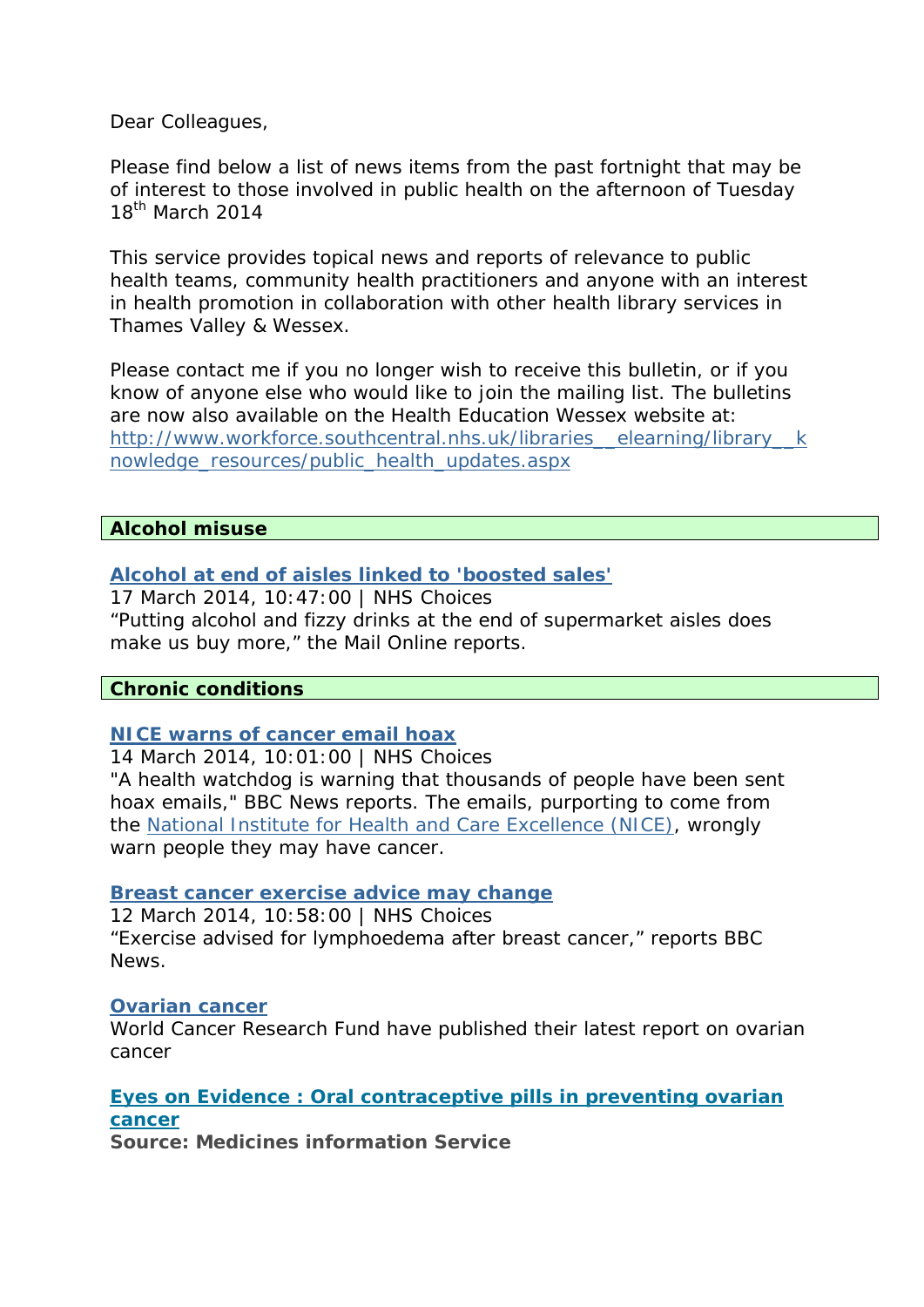A meta-analysis reports a lower incidence of ovarian cancer in women who have ever used oral contraceptive pills than in women who have never used oral contraceptives.

### **[Statins side effects are minimal, study argues](http://www.nhs.uk/news/2014/03March/Pages/Statins-side-effects-are-minimal-study-argues.aspx)**

13 March 2014, 11:30:00 | NHS Choices

"Cholesterol-lowering [statins](http://www.nhs.uk/conditions/Cholesterol-lowering-medicines-statins/Pages/Introduction.aspx) have almost no side effects," The Guardian reports. A new UK study argues that the majority of reported side effects are actually due to the nocebo effect – symptoms that are "all in the mind".

# **[Act FAST campaign](https://www.gov.uk/government/news/act-fast-campaign)**

10 March 2014, 09:54:00

Public Health England launches a campaign today (9 March) that aims to save lives by showing people how to spot the signs of a stroke.

#### **Communicable diseases**

### **[Three-quarters of people with flu have no symptoms](http://www.nhs.uk/news/2014/03March/Pages/Three-quarters-of-people-with-flu-have-no-symptoms.aspx)**

17 March 2014, 11:00:00 | NHS Choices "'77% of flu infections' have no symptoms, say experts," reports ITV News.

#### **[EU-wide agreement on how to crack down on TB in cities](https://www.gov.uk/government/news/eu-wide-agreement-on-how-to-crack-down-on-tb-in-cities)**

07 March 2014, 10:00:24

The research also found that while the number of TB cases continues to reduce in some countries in Europe the rate of TB within some of Europe's big cities continues to increase.

#### **[England sees surge of scarlet fever](http://www.bbc.co.uk/news/health-26518070#sa-ns_mchannel=rss&ns_source=PublicRSS20-sa)**

10 March 2014, 14:38:49 England is seeing a resurgence of scarlet fever with the number of cases reaching a 24-year high, figures reveal. Source: BBC News

# **Diet & nutrition**

# **[Benefits of fish oil consumption](http://www.medicalnewstoday.com/releases/273617.php)**

Study by University of Pittsburgh Graduate School of Public Health. Source: medical news today

#### **[High protein diet not as bad for you as smoking](http://www.nhs.uk/news/2014/03March/Pages/high-protein-diet-may-be-harmful-for-middle-aged.aspx)**

05 March 2014, 09:58:00 | NHS Choices "People who eat diets rich in animal protein carry similar cancer risk to those who smoke 20 cigarettes each day," reports The Daily Telegraph.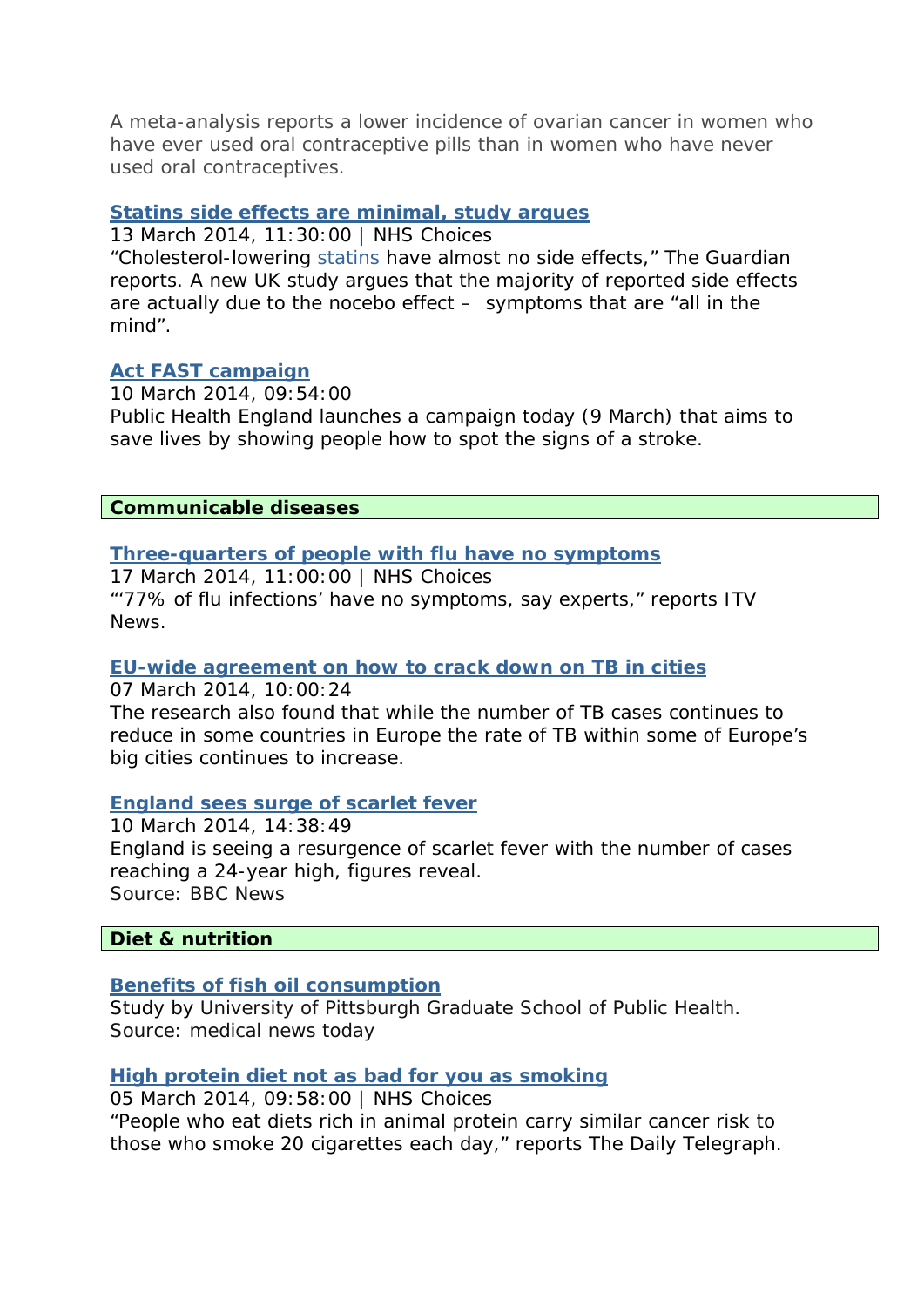# **[WHO says halving sugar target has extra benefit](http://www.nhs.uk/news/2014/03March/Pages/WHO-says-halving-sugar-target-has-extra-benefit.aspx)**

06 March 2014, 09:58:00 | NHS Choices "Halve sugar intake, say health experts," The Daily Telegraph reports, while The Guardian tells us that "a can of coke a day is too much sugar".

### **[Children's diets contain 'too much salt'](http://www.nhs.uk/news/2014/03March/Pages/Childrens-diets-contain-too-much-salt.aspx)**

11 March 2014, 10:03:00 | NHS Choices "Children eat too much salt," reports The Daily Telegraph, one of several news outlets to report on new findings that have led researchers to call for further reductions in the salt content of processed food.

# **[Saturated fats and heart disease link 'unproven'](http://www.nhs.uk/news/2014/03March/Pages/Saturated-fats-and-heart-disease-link-unproven.aspx)**

18 March 2014, 10:30:00 | NHS Choices

"No link found between saturated fat and heart disease," The Daily Telegraph reports. Researchers have looked at large amounts of data and say they have found no significant link between saturated fat and heart disease.

### **Drug Misuse**

# **[Press release: Successful bids announced for £10 million capital](https://www.gov.uk/government/news/successful-bids-announced-for-10-million-capital-funding-to-support-drug-and-alcohol-recovery)  [funding to support drug and alcohol recovery](https://www.gov.uk/government/news/successful-bids-announced-for-10-million-capital-funding-to-support-drug-and-alcohol-recovery)**

18 March 2014, 15:49:09

The capital funding is being distributed by Public Health England (PHE) via local authorities to service providers that support projects which contribute towards helping their clients to overcome dependency from drugs and alcohol.

**Health promotion** 

# **[Don't ignore a persistent cough](https://www.gov.uk/government/news/dont-ignore-a-persistent-cough)**

10 March 2014, 09:23:02

A Be Clear on Cancer campaign, aimed at increasing awareness of the symptoms of lung cancer, has been considered so successful it is being repeated.

# **Health protection**

#### **[BASHH statement on new research showing young women at](http://www.bashh.org/BASHH/News/BASHH/News/News_Items/New_research_showing_young_women_at_highest_risk_of_cervical_cancer_not_receiving_HPV_vaccination.aspx)  [highest risk of cervical cancer are still not receiving HPV](http://www.bashh.org/BASHH/News/BASHH/News/News_Items/New_research_showing_young_women_at_highest_risk_of_cervical_cancer_not_receiving_HPV_vaccination.aspx)  [vaccination](http://www.bashh.org/BASHH/News/BASHH/News/News_Items/New_research_showing_young_women_at_highest_risk_of_cervical_cancer_not_receiving_HPV_vaccination.aspx)**

New research published today in Sexually Transmitted Infections has found that young women most at risk of developing cervical cancer are the least likely to have been offered the protective HPV vaccination and the least likely to have completed the full course Source; BASHH 18/3/14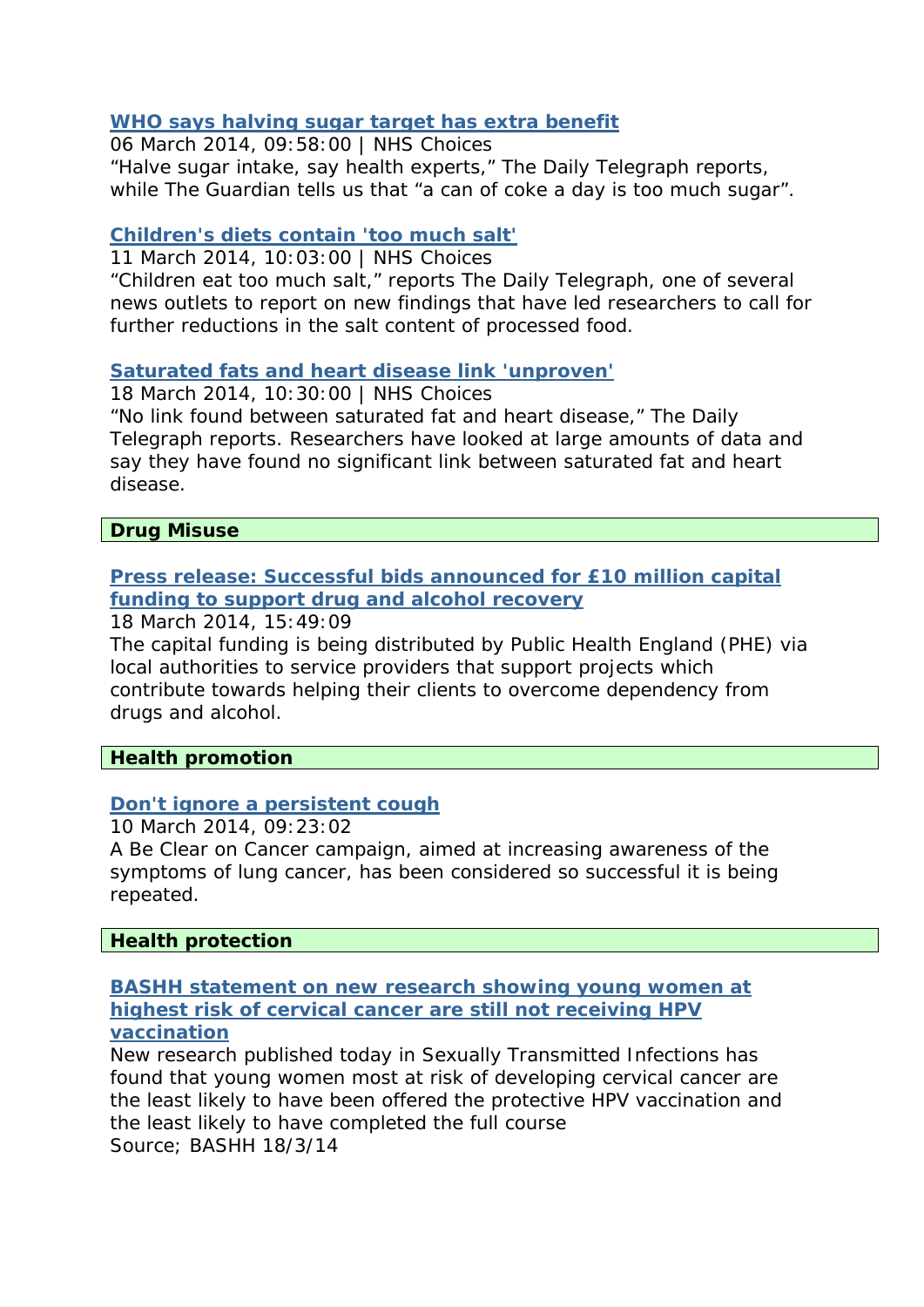# **[Antibiotic resistance 'toolkit' launched](http://www.nhs.uk/news/2014/03March/Pages/Antibiotic-resistance-toolkit-launched.aspx)**

07 March 2014, 14:00:00 | NHS Choices

"Antibiotics: 'national threat' from steep rise in patients who are resistant to drugs," The Daily Telegraph reports. The Mail Online reports that there were, "600 reported cases of drugs failing because of resistant bacteria last year".

**[Press release: Diabetes no longer leading cause of blindness](https://www.gov.uk/government/news/diabetes-no-longer-leading-cause-of-blindness-thanks-to-screening)  [thanks to screening](https://www.gov.uk/government/news/diabetes-no-longer-leading-cause-of-blindness-thanks-to-screening)**

17 March 2014, 15:58:33

*Updated:* Corrected contact details to refer to the national screening committee and NHS screening programme.

A new study carried out in affiliation with Moorfields Eye Hospital and UCL Institute of Ophthalmology reports on the causes of blindness in England and Wales in working age adults comparing data from 1999 to 2000 with 2009 to 2010.

# **Health services administration**

# **[New fast track drug scheme to help severely ill](http://www.nhs.uk/news/2014/03March/Pages/New-fast-track-drug-scheme-to-help-severely-ill.aspx)**

14 March 2014, 10:30:00 | NHS Choices

"'Early access' drugs scheme launched for severely ill," BBC News reports. The government has launched the [Early Access to Medicines Scheme](http://www.mhra.gov.uk/Howweregulate/Innovation/EarlieraccesstomedicinesschemeEAMS/index.htm) designed to help patients with life threatening or debilitating conditions get access to unlicensed medications that could potentially be of benefit.

# **[Call for changes to infant organ donation guidelines](http://www.nhs.uk/news/2014/03March/Pages/Call-for-changes-to-infant-organ-donation-guidelines.aspx)**

18 March 2014, 00:00:00 | NHS Choices

"Allow parents to donate the organs of babies who die, urge doctors," The Guardian reports.

# **[BNF update March 2014](http://www.pharmpress.com/mailouts/bnf/mar14/BNF_enewsletter.html)**

This month's newsletter highlights the major changes made to the content of the BNF and BNFC, including updated information on the risk of VTE with combined hormonal contraception, and the inclusion of afatinib and dabrafenib.

Source: UK Medicines Information Service

# **HIV & AIDS**

# **[Rare US woman-to-woman HIV case](http://www.bbc.co.uk/news/world-us-canada-26571161#sa-ns_mchannel=rss&ns_source=PublicRSS20-sa)**

13 March 2014, 21:44:46 US health officials publish details of a rare case of suspected female-tofemale HIV infection, reported in the state of Texas. Source: BBC News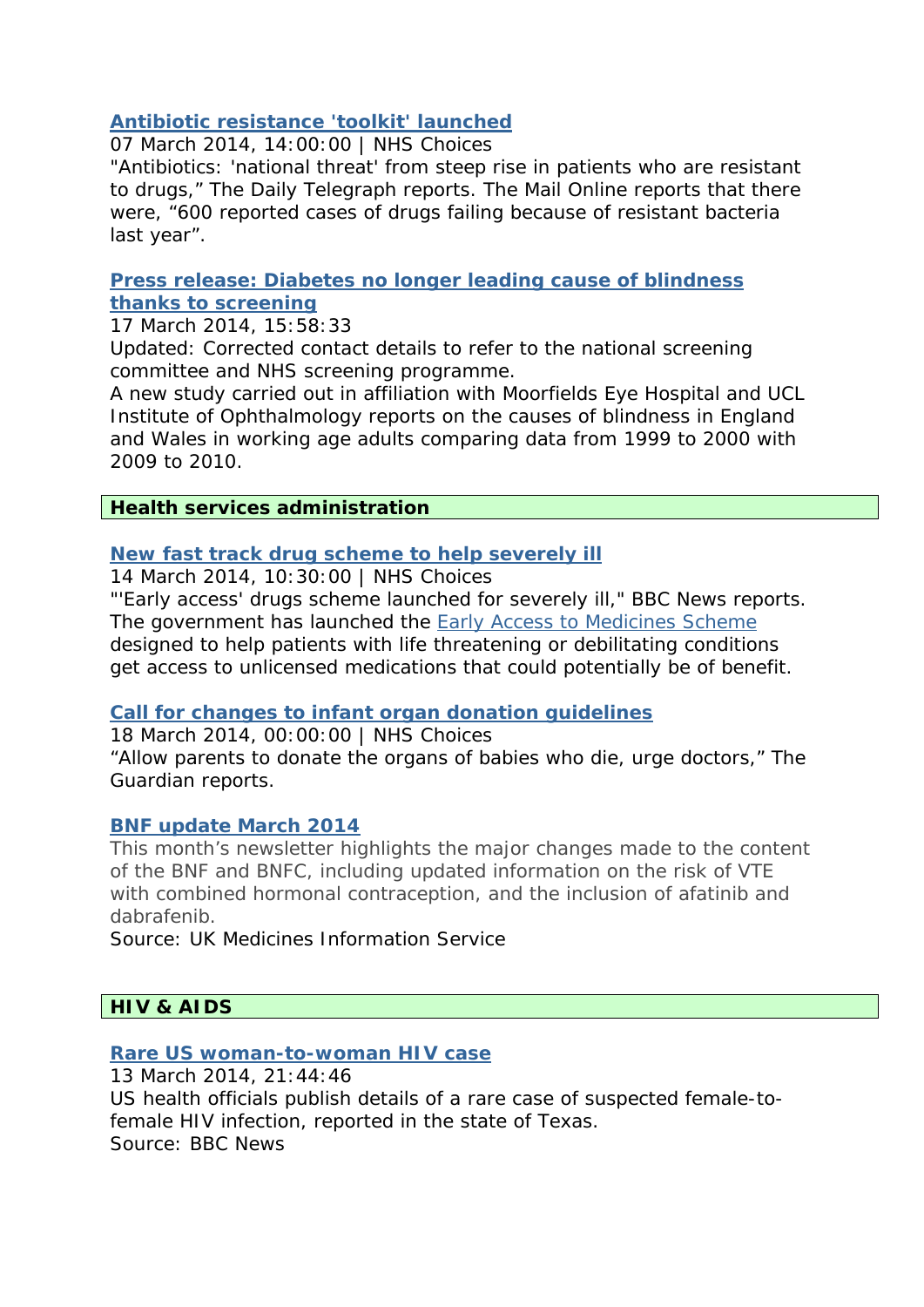### **Infant & child health**

**[Rewiring: our ambition for children and young people –](http://www.local.gov.uk/documents/10180/11431/Rewiring+-+Our+ambition+for+children+and+young+people/4b145c47-5c2f-4102-8119-b0309e785445) [consultation document](http://www.local.gov.uk/documents/10180/11431/Rewiring+-+Our+ambition+for+children+and+young+people/4b145c47-5c2f-4102-8119-b0309e785445)** 

Consultation document from the local government association.

### **[Better Eating, Better Learning - A New Context for School Food](http://www.scotland.gov.uk/Publications/2014/03/1606)**

Thursday, March 6, 2014 Refreshed guidance to support schools, local authorities, caterers, procurement departments,parents, children and young people to work in partnership to make further improvements in school food and food education. Source: Scottish Government

#### **Mental health**

#### **[Claims new blood test can detect Alzheimer's disease](http://www.nhs.uk/news/2014/03March/Pages/Claims-new-blood-test-can-detect-Alzheimers-disease.aspx)**

10 March 2014, 09:50:00 | NHS Choices "Blood test that can predict Alzheimer's," was the headline used by BBC News, the Daily Mail and The Guardian today. Similar coverage was seen across many of the front pages of other newspapers.

### **[Oxytocin nasal spray tested for anorexia](http://www.nhs.uk/news/2014/03March/Pages/Oxytocin-nasal-spray-tested-for-anorexia.aspx)**

13 March 2014, 11:30:00 | NHS Choices "A kiss to 'cure' anorexia: 'Love hormone' can help reduce sufferers' obsession with food and weight," is the unsupported claim on the Mail Online.

#### **Obesity**

# **[Obese 11-year-old girls 'get lower school grades'](http://www.nhs.uk/news/2014/03March/Pages/obese-11-year-old-girls-get-lower-school-grades.aspx)**

12 March 2014, 09:58:00 | NHS Choices

"Study links obesity in teenage girls with lower academic results," BBC News reports. Previous studies have reported that child and adolescent obesity has a wide variety of adverse consequences in both the short and long term.

#### **[Easy access to takeaways 'increases obesity risk'](http://www.nhs.uk/news/2014/03March/Pages/Living-and-working-near-takeaways-ups-obesity-risk.aspx)**

14 March 2014, 10:00:00 | NHS Choices

"Encountering too many takeaway outlets near our homes, workplaces and even on the daily commute to work could be increasing our risk of [obesity](http://www.nhs.uk/conditions/Obesity/Pages/Introduction.aspx)," The Independent reports.

**[Obesity and disability: children and young people](https://www.gov.uk/government/news/obesity-and-disability-children-and-young-people)** 05 March 2014, 16:40:52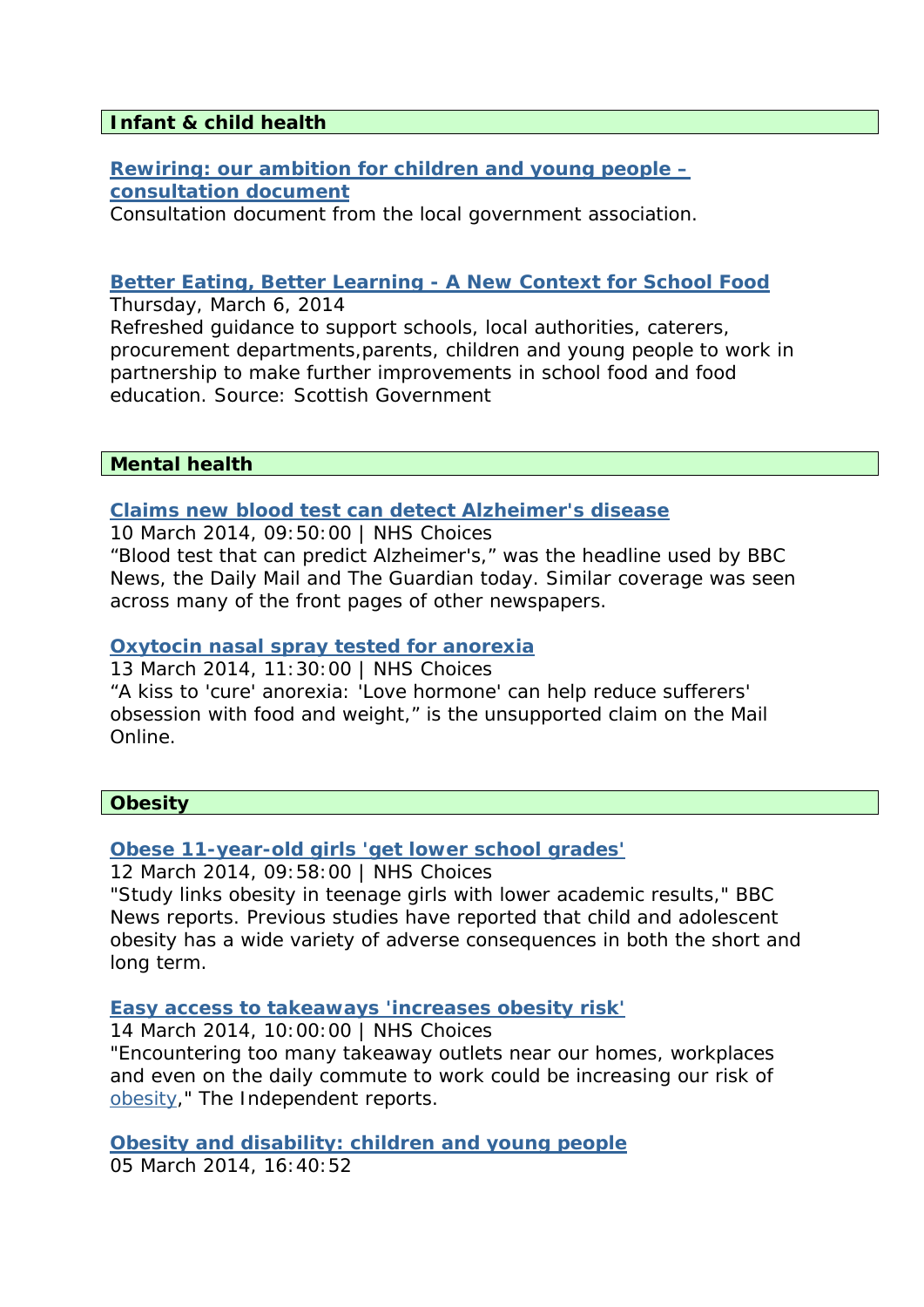The paper looks at a range of impairments or health conditions associated with disability and explores the main obesity-related chronic health conditions that can develop during childhood and adolescence.

### **Oral health**

### **[Public Health England launch 'Smokefree and Smiling' guidance for](https://www.gov.uk/government/news/public-health-england-launch-smokefree-and-smiling-guidance-for-dental-teams)  [dental teams](https://www.gov.uk/government/news/public-health-england-launch-smokefree-and-smiling-guidance-for-dental-teams)**

12 March 2014, 09:06:00

PHE has published new [guidance for dental health professionals](https://www.gov.uk/government/publications/smokefree-and-smiling) today (12 March 2014), national 'No Smoking Day', on how to help their patients to quit tobacco and in doing so, save lives.

### **Safety & accident prevention**

### **[Case 260 – Young persons risk assessment required for work](http://www.hse.gov.uk/myth/myth-busting/2014/case260-seperate-young-persons-risk-assesment.htm)  [experience placements](http://www.hse.gov.uk/myth/myth-busting/2014/case260-seperate-young-persons-risk-assesment.htm)**

13 March 2014, 12:00:02 | HSE

Safety consultant advises that work experience placements should provide the school with a young persons risk assessment, detailing the processes they have in place to mitigate risk to young people.

#### **Smoking**

# **[Parental smoking 'ages' children's arteries](http://www.nhs.uk/news/2014/03March/Pages/Parental-smoking-ages-childrens-arteries.aspx)**

05 March 2014, 11:48:00 | NHS Choices "Passive smoking causes lasting damage to children's arteries, prematurely ageing their blood vessels by more than three years," BBC News reports.

#### **[Are e-cigarettes a 'gateway to nicotine addiction'?](http://www.nhs.uk/news/2014/03March/Pages/e-cigarettes-gateway-nicotine-addiction.aspx)**

10 March 2014, 10:02:00 | NHS Choices "E-cigarettes are encouraging a new generation to become hooked on nicotine," reports the Mail Online.

#### **[Effectiveness of a preventive cardiology programme for high CVD](http://eurheartj.oxfordjournals.org/content/early/2014/03/09/eurheartj.ehu051.abstract)  [risk persistent smokers: the EUROACTION PLUS varenicline trial](http://eurheartj.oxfordjournals.org/content/early/2014/03/09/eurheartj.ehu051.abstract)** European Heart Journal article

Compared to usual care, a nurse-led preventative cardiology programme addressing smoking cessation, diet, physical activity plus optional varenicline for persistent high CVD risk smokers increased smoking abstinence over 16 weeks (51% v 19%) and reduced overall CV risk. Source UK Medicines Information

#### **Social & economic issues**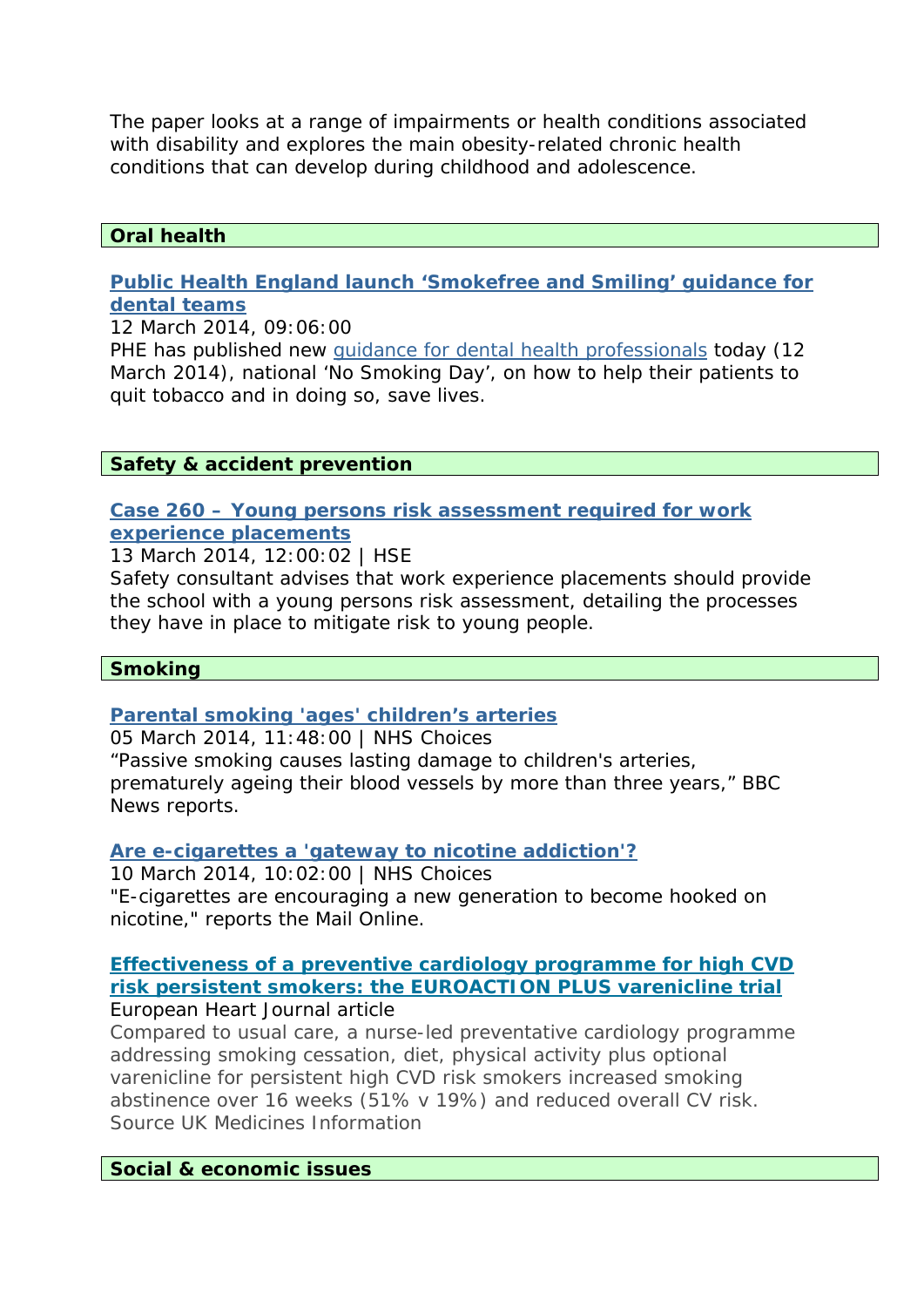# **[News story: New national planning policy and guidance aims to](https://www.gov.uk/government/news/new-national-planning-policy-and-guidance-aims-to-promote-health-and-reduce-inequalities)  [promote health and reduce inequalities](https://www.gov.uk/government/news/new-national-planning-policy-and-guidance-aims-to-promote-health-and-reduce-inequalities)**

13 March 2014, 09:31:13

Public Health England welcomes the Department for Communities and Local Government's newly published National Planning Practice Guidance which recognises the importance of local infrastructure planning in the development of healthy communities.

### **[Inequality in Healthy Life Expectancy at Birth](http://www.ons.gov.uk/ons/dcp171778_356031.pdf)**

by National Deciles of Area Deprivation: England, 2009-11 [http://www.ons.gov.uk/ons/dcp171778\\_356031.pdf](http://www.ons.gov.uk/ons/dcp171778_356031.pdf)

**Women's health** 

### **[Low-level drinking in early pregnancy 'harms baby'](http://www.nhs.uk/news/2014/03March/Pages/Low-level-drinking-in-early-pregnancy-can-harm-your-baby.aspx)**

11 March 2014, 11:57:00 | NHS Choices

"Drinking alcohol early in pregnancy, even in small amounts, increases chances of harming your baby," reports The Independent, one of several news outlets to report on the latest study on the risks of drinking during pregnancy.

# **[Nicotine patches in pregnant smokers: randomised, placebo](http://www.bmj.com/content/348/bmj.g1622)  [controlled, multicentre trial of efficacy](http://www.bmj.com/content/348/bmj.g1622)**

British Medical Journal article

This French RCT found that nicotine patches did not increase smoking cessation rates compared to placebo in 402 pregnant smokers in their second trimester who smoked at least five cigarettes a day (abstinence rates, 5.5 vs 5.1%; odds ratio 1.08; 95% CI 0.45 to 2.60). Source UK Medicines Information Service *[Read UKMi comment](http://www.medicinesresources.nhs.uk/en/Medicines-Awareness/Primary-Research/Randomised-controlled-trials/Nicotine-patches-in-pregnant-smokers-randomised-placebo-controlled-multicentre-trial-of-efficacy/)*

# **[St John's wort blights contraceptive](http://www.bbc.co.uk/news/health-26626499#sa-ns_mchannel=rss&ns_source=PublicRSS20-sa)**

#### 18 March 2014, 09:11:52

Women on hormonal contraceptives such as the pill are being warned that they could fall pregnant if they take St John's wort because the herbal remedy can have an unwanted interaction.

Source : BBC News

#### **Local news: []**

**Other relevant bulletins – in order to avoid duplication we leave DH and NICE publication to Public Health Awareness Bulletins.**